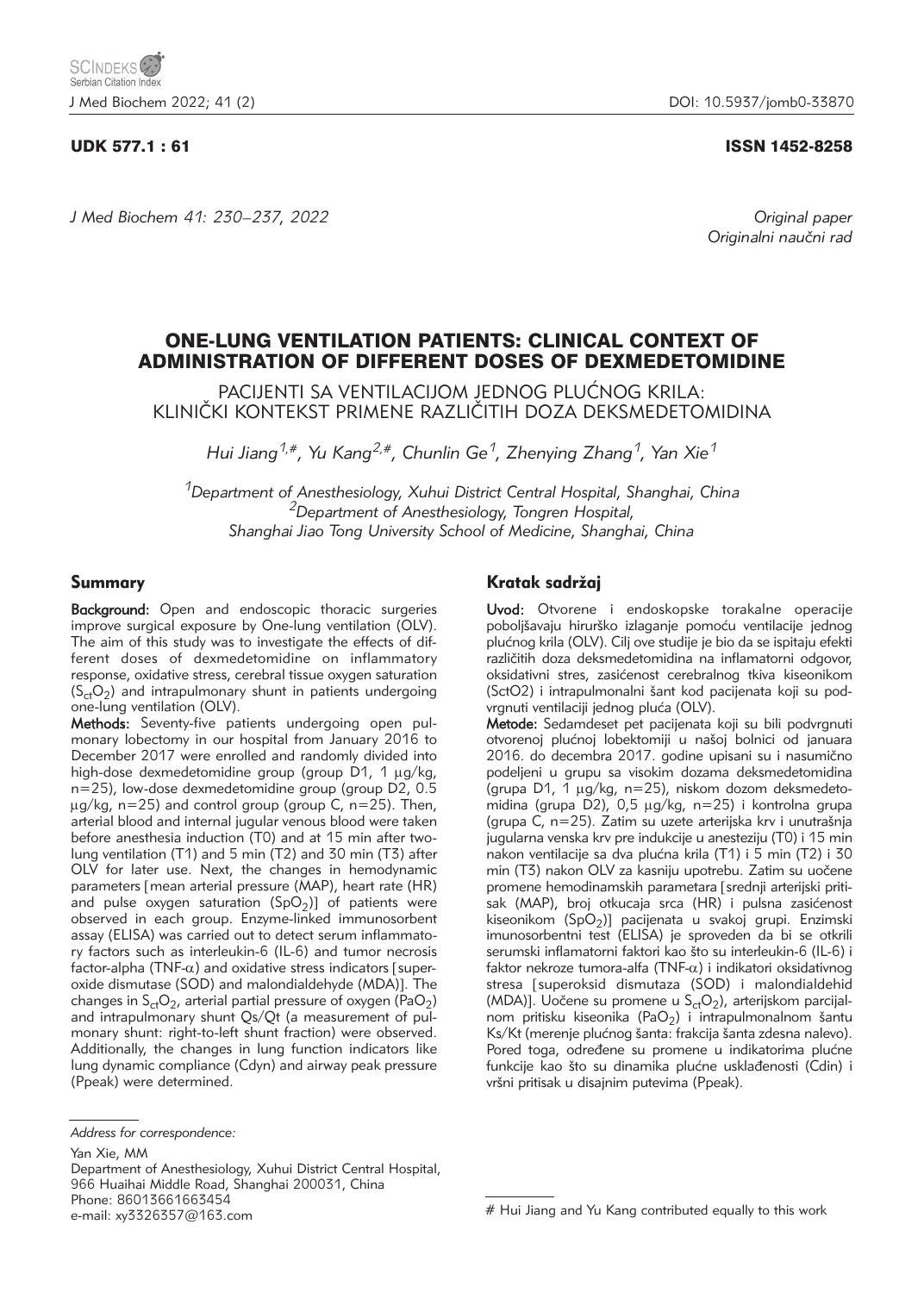Results: There were no statistically significant differences in the MAP, HR and  $SpO<sub>2</sub>$  among three groups at each observation time point (P $> 0.05$ ). At T2 and T3, the levels of serum IL-6, TNF- $\alpha$  and IL-8 were obviously decreased in group D1 and D2 compared with those in group C (P<0.05), and the decreases in group D1 were overtly larger than those in group D2, and the decreases at T3 were markedly greater than those at T2 (P<0.05). In comparison with group C, group D1 and D2 had notably reduced levels of serum reactive oxygen species (ROS) and MDA (P<0.05) and remarkably increased SOD content (P<0.05) at T2 and T3, and the effects were markedly better in group D1 than those in group D2. Besides, they were significantly superior at T3 to those at T2 (P<0.05). The  $S_{ct}O_2$  in group D1 and D2 was evidently lowered at T2 and T3 compared with that at T0, and the decrease in group D1 was distinctly smaller than that in group D2 (P<0.05). The Qs/Qt was significantly lower in group D1 and D2 than that in group C at T2 and T3 (P<0.05), while the PaO<sub>2</sub> content was notably raised (P<0.05), and the decrease and increase were significantly larger in group D1 than those in group D2, and they were obviously greater at T3 to those at T2 (P<0.05). At T0 and T1, no significant differences were detected in the Cdyn, Pplat and Ppeak among three groups. At T2 and T3, the Cdyn was significantly elevated, while the Pplat and Ppeak overtly declined (P<0.05), and group D1 had greater changes in comparison with group D2, and the changes were obviously more evident at T3 to those at T2 (P<0.05).

Conclusions: Dexmedetomidine effectively ameliorates inflammatory response and oxidative stress, lowers oxygenation, Qs/Qt and the decrease in  $S_{ct}O_2$  and improves lung function during OLV, with good efficacy.

Keywords: dexmedetomidine, one-lung ventilation, inflammatory response, oxidative stress, cerebral tissue oxygen saturation, intrapulmonary shunt

#### Introduction

One-lung ventilation (OLV) is commonly used for open and endoscopic thoracic surgeries to improve surgical exposure. Hypoxic pulmonary vasoconstriction (HPV) shunts blood from the non-ventilated lung to the non-surgical lung, thus maintaining adequate oxygenation (1, 2). Thoracic epidural anesthesia (TEA) is the most commonly used analgesia technique in patients receiving thoracic surgeries for lungs. It has been proved that strong inhalation anesthesia inhibits HPV in a dose-dependent manner, thereby altering the oxygenation during OLV and resulting in increased shunt and impaired oxygenation (3, 4). Studies have revealed that the development and progression of inflammatory response and oxidative stress are promoted in the peri-operative period. Dexmedetomidine is a highly selective and very potent  $\alpha$ 2-adrenergic agonist with antioxidant properties, metabolized in the liver and approved to be used in intensive care units as a sedation and anesthesia assistor, with sedative and analgesic effects (5).

Rezultati: Nije bilo statistički značajnih razlika u MAP, HR i  $SpO<sub>2</sub>$  između tri grupe u svakoj vremenskoj tački posmatranja (P $>$ 0,05). Na T2 i T3, nivoi serumskih IL-6, TNF- $\alpha$  i IL-8 su očigledno bili smanjeni u grupi D1 i D2 u poređenju sa onima u grupi C (P<0,05), a smanjenje u grupi D1 je bilo očigledno veće od oni u grupi D2, a smanjenja na T3 bila su značajno veća od onih u T2 (P<0,05). U poređenju sa grupom C, grupe D1 i D2 su imale značajno smanjene nivoe serumskih reaktivnih vrsta kiseonika (ROS) i MDA (P<0,05) i značajno povećan sadržaj SOD (P<0,05) na T2 i T3, a efekti su bili znatno bolji u grupi D1 od onih u grupi D2. Osim toga, oni su bili značajno bolji na T3 u odnosu na one na T2 (P<0,05). SctO2 u grupi D1 i D2 je evidentno smanjen na T2 i T3 u poređenju sa onim u T0, a smanjenje u grupi D1 je bilo znatno manje nego u grupi D2 (P<0,05). Ks/Kt je bio značajno niži u grupi D1 i D2 nego u grupi C na T2 i T3 (P<0,05), dok je sadržaj Pa $O<sub>2</sub>$  bio značajno povišen  $(P<0.05)$ , a smanjenje i povećanje su značajno veće u grupi. D1 od onih u grupi D2, i očigledno su bili veći na T3 u odnosu na one u T2 (P<0,05). Na T0 i T1, nisu otkrivene značajne razlike u Cdin, Pplat i Ppeak između tri grupe. Na T2 i T3, Cdin je bio značajno povišen, dok su Pplat i Ppeak izrazito opali ( $P < 0.05$ ), a grupa D1 je imala veće promene u poređenju sa grupom D2, a promene su očigledno bile očiglednije na T3 u odnosu na one na T2 ( P<0,05).

Zaključak: Deksmedetomidin efikasno ublažava inflamatorni odgovor i oksidativni stres, smanjuje oksigenaciju, Ks/Kt i smanjenje  $S_{ct}O_2$  i poboljšava funkciju pluća tokom OLV, sa dobrom efikasnošću.

Ključne reči: deksmedetomidin, ventilacija jednog plućnog krila, inflamatorni odgovor, oksidativni stres, saturacija cerebralnog tkiva kiseonikom, intrapulmonalni šant

A previous study demonstrated that dexmedetomidine lowers the high levels of malondialdehyde (MDA) and hypoxanthine formed after the application of tourniquets in upper-limb surgeries, with an obvious effect (6). Dexmedetomidine has analgesic, anxiolytic and sedative effects, on which many clinical and experimental studies have been conducted in recent years (7, 8). Moreover, research of the role of dexmedetomidine in ischemic and toxic inflammation models has revealed that dexmedetomidine has an anti-inflammatory effect, which evidently inhibits the production of inflammatory factors including tumor necrosis factor-alpha (TNF- $\alpha$ ), interleukin-1 $\beta$  (IL-1 $\beta$ ), IL-6 and macrophage inflammatory protein 2, and avoids damage to organs. Furthermore, it has been reported that dexmedetomidine prominently relieves lung inflammation in a rat model of ventilatorinduced lung injury. Shen et al. (9) measured the levels of TNF- $\alpha$  and IL-6 in the case of lung injury induced in experimental models and proved that the production of these cytokines is reduced to the utmost in lung tissues after administration with dexmedetomidine. A study pointed out that mouse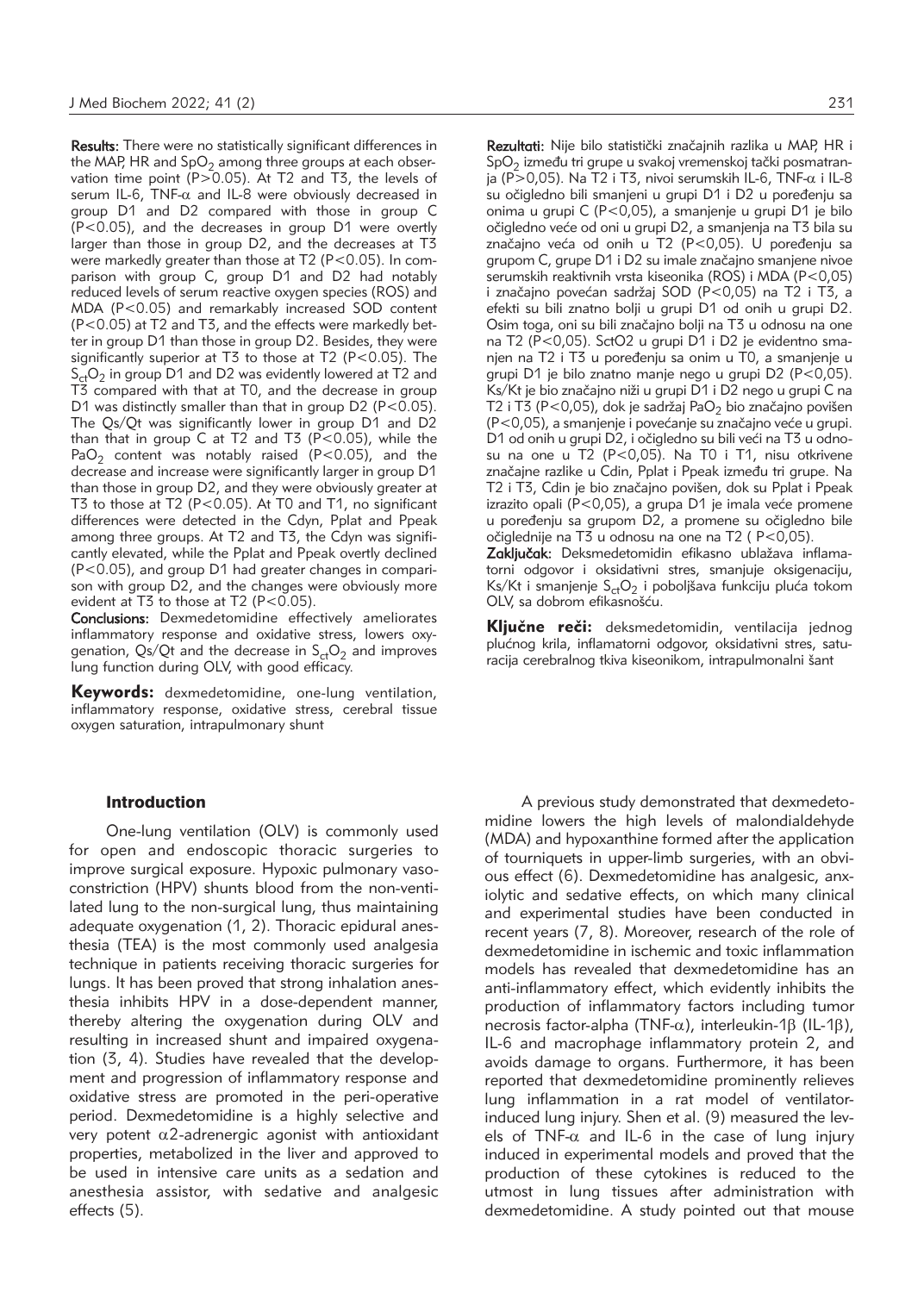liver ischemia-reperfusion (I/R) injury results in oxidative stress, which is manifested as enhanced MDA, an oxidant and reduced superoxide dismutase (SOD), an antioxidant (10). Lung tissues are vulnerable to the harmful effects of hypovolemia, and excessive inflammation and oxidative stress response are detected in a mouse model, including SOD and MDA (11). SOD is ubiquitous, and MDA can resist the effects of SOD, with cytotoxicity. After I/R, the treatment with the antioxidant dexmedetomidine is capable of ameliorating organ oxidative stress and achieving better outcomes. Antioxidant therapy with transmembrane free radical scavengers can improve the prognosis of I/R rats (12). The above findings suggest that dexmedetomidine effectively attenuates inflammatory response and oxidative stress during surgery. The changes in cerebral tissue oxygen saturation  $(S_{ct}O_2)$ are measured horizontally, continuously and noninvasively in the peri-operative period through the frontal microvascular system. Additionally, the specific changes in  $S_{ct}O_2$  are monitored to provide real-time oxygenation in local tissues during full-circulation arrest, venous cannula obstruction or sudden global hypoxemia in cardiac surgeries. Reduced  $S_{ct}O_2$  is considered as an indication of potential hypoxiainduced injury that needs further interventions (13). Evaluating cardiac output and systemic oxygenation sufficiency may have potential value in changing the ventilation mode in the peri-operative period in patients who received the bidirectional Glenn procedure (14).

This study aims to explore the effects of different doses of dexmedetomidine on inflammatory response, oxidative stress,  $S_{ct}O_2$  and intrapulmonary shunt in patients receiving OLV. Patients undergoing open pulmonary lobectomy were enrolled in this study, and then hemodynamic parameters, inflammatory factors, oxidative stress indicators, and changes in the  $S_{ct}O_{2}$ , arterial oxygen partial pressure (PaO<sub>2</sub>) and Qs/Qt as well as lung function were observed at different time points, hoping to prove that dexmedetomidine can effectively relieve inflammatory response and oxidative stress, lower oxygenation and Qs/Qt and improve  $S_{ct}O_2$  and lung function during OLV, with good effects. This study provides theoretical and experimental bases for the popularization and application of dexmedetomidine.

## Materials and Methods

### *Clinical data*

Seventy-five patients who underwent open pulmonary lobectomy in our hospital were enrolled as study subjects. Then, the patients enrolled signed the informed content and were randomly divided into high-dose dexmedetomidine group (group D1, 1  $\mu$ g/kg, n=25), low-dose dexmedetomidine group (group D2, 0.5  $\mu$ g/kg, n=25) and control group

|  |  |  |  |  | Table I Clinical data of patients. |
|--|--|--|--|--|------------------------------------|
|--|--|--|--|--|------------------------------------|

| Parameter                                                                                                      | Group D1                                                     | Group D <sub>2</sub>                                           | Group C                                                        |
|----------------------------------------------------------------------------------------------------------------|--------------------------------------------------------------|----------------------------------------------------------------|----------------------------------------------------------------|
| Sample size                                                                                                    | 25                                                           | 25                                                             | 25                                                             |
| Number of male patients                                                                                        | 12                                                           | 13                                                             | 12                                                             |
| Average age (years old)<br>Mean weight (kg)                                                                    | $45 + 11$<br>$49 \pm 10.5$                                   | $46 + 12$<br>$50 + 10$                                         | $47 + 11$<br>$48 + 10.7$                                       |
| BMI ( $\text{kg/m}^2$ )<br>ASA grade I<br>ASA grade II<br>Operation time (min)<br>Duration of anesthesia (min) | $21.5 \pm 5.2$<br>13<br>12<br>$89.9 \pm 5.5$<br>$32.2 + 5.1$ | $22.1 \pm 5.0$<br>14<br>11<br>$90.5 \pm 5.0$<br>$33.5 \pm 3.8$ | $21.4 \pm 2.8$<br>13<br>12<br>$91.4 \pm 4.7$<br>$34.2 \pm 4.6$ |

(group C, n=25). Inclusion criteria: Patients at America Society of Anesthesiologist (ASA) grade I and II, receiving no treatment previously, and not allergic to the drugs used in this study. Exclusion criteria: Patients allergic to the drugs, or with severe cardiovascular or cerebrovascular diseases, or secondary infection complicated with severe abnormal liver or kidney function, or those unable to communicate normally due to severe mental disorders. All clinical specimens in this study were collected with the consent of the patients and their families as per the *Declaration of Helsinki*. This clinical study protocol was carried out with approval from the Ethics Committee of our hospital. The specific clinical data of patients collected at admission included age, gender, weight, body condition and pathological grade (*Table I*).

## *Therapeutic methods*

Before surgery, all patients were intravenously injected with propofol (1.2 mg/kg) for anesthesia induction and then with sufentanil ( $0.5 \mu q/kg$ ) and rocuronium (0.8 mg/kg). Next, double-lumen endotracheal intubation was conducted for smooth insertion, during which a fiberoptic bronchoscope was adopted to locate the tracheal tube and ensure good alignment. Thereafter, an anesthesia respirator was connected for mechanical ventilation (VT: 8 mL/kg, RR: 12 times/min, suction ratio: 1:2, inhaled oxygen concentration: 100%, oxygen flow rate: 1 L/min,  $P_{FT}$  $CO<sub>2</sub>: 40$  mmHg), and the respiratory tract was kept clear for sufficient oxygen inhalation. Anesthesia was maintained by jointly injecting with propofol (5 mg/  $kg/h$ ) and remifentanil (0.2  $\mu g/kg/min$ ), with rocuronium (0.3 mg/kg) added at intervals. Before surgery, the patients in group D1 were given dexmedetomidine at load capacity of  $1 \mu g/kg$  using an infusion pump for 10 min and then at 0.5  $\mu$ g/kg/h until the chest was closed. Those in group D2 were treated with dexmedetomidine at load capacity of  $0.5 \mu g/kg$  using the infusion pump for 10 min and then at  $0.3 \mu g/kg/h$ until the chest was closed. Those in group C were given the same amount of normal saline. The position of the patients was changed, and then the fiberoptic bronchoscope was aligned for OLV. The changes in various indexes were observed before anesthesia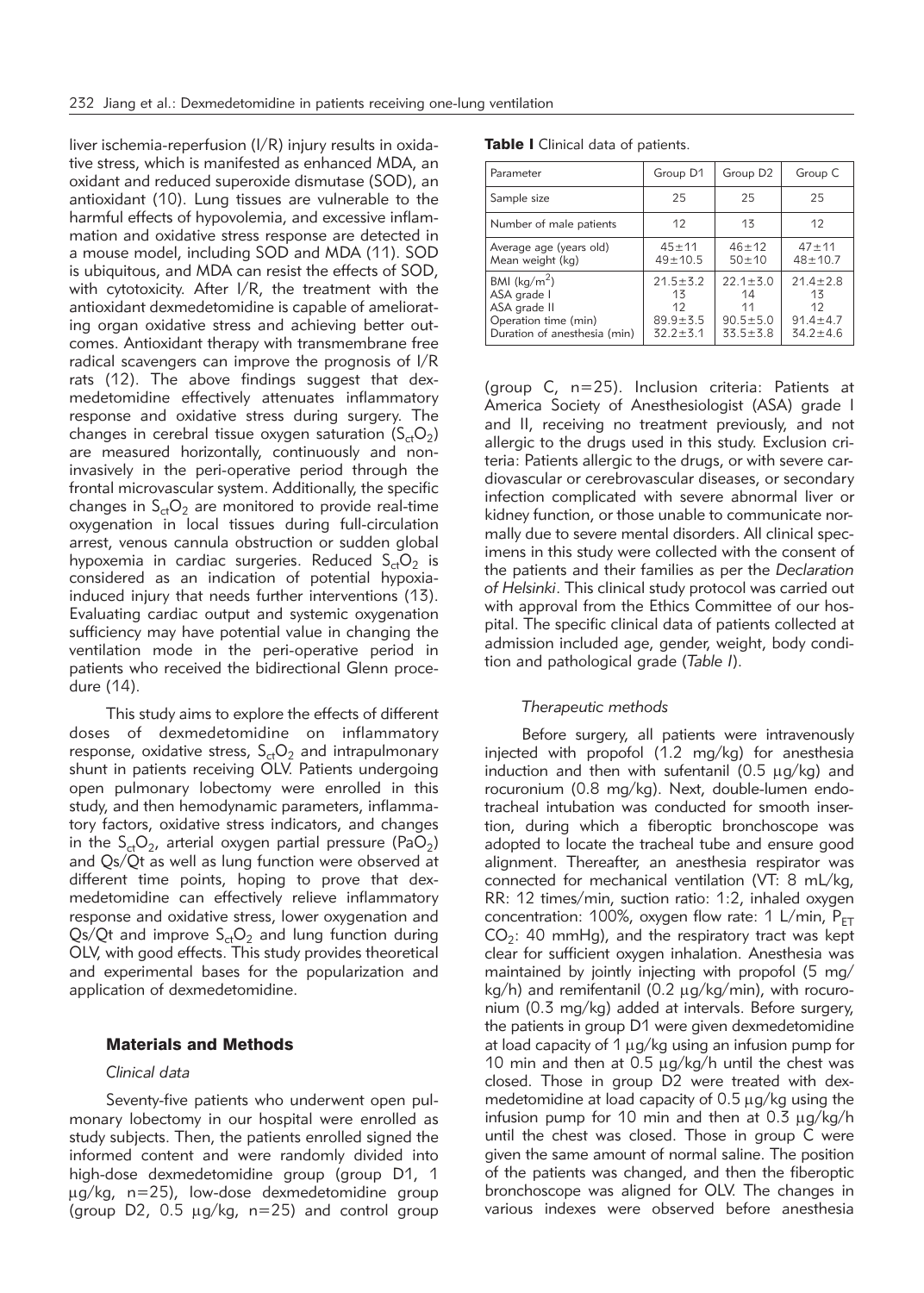induction (T0) and at 15 min after two-lung ventilation (T1) and 5 min (T2) and 30 min (T3) after OLV.

*Determination of changes in hemodynamic indexes* [*mean arterial pressure (MAP), heart rate (HR) and pulse oxygen saturation (SpO<sub>2</sub>)]*, *SctO2, PaO2 and intapulmonary shunt Qs/Qt*

The changes in the HR, MAP and  $SpO<sub>2</sub>$ of patients were recorded in each group before thoracotomy (T1) and at 30 min (T2) after OLV. Arterial blood was sampled for blood gas analysis, the PaO<sub>2</sub> was recorded, the intrapulmonary shunt Qs/Qt was calculated, and the  $S_{ct}O_2$  was recorded at corresponding time points.  $\frac{Qs}{Qt\%} = \frac{1}{Cc_0} - \frac{Ca_2}{Cc_0^2} - \frac{1}{Cc_0^2}$ CvO<sub>2</sub>). CcO<sub>2</sub> = Hb × 1.39 × SaO<sub>2</sub> + (PaO<sub>2</sub> × 0.0031), PaO<sub>2</sub> = FiO<sub>2</sub> × (Pb - PH<sub>2</sub>O) - (PaCO<sub>2</sub>/0.8),  $CaO_2 = (1.34 \times Hb \times SaO_2) + (0.0031 \times PaO_2)$ ,  $CvO<sub>2</sub> = (1.34 \times Hb \times SvO<sub>2</sub>) + (0.0031 \times PaO<sub>2</sub>).$ 

## *Detection of serum inflammatory factors via enzyme-linked immunosorbent assay (ELISA)*

After collecting venous blood (5 mL) into Eppendorf (Ep) tubes containing anticoagulant from arms, centrifugation was conducted at room temperature and 3000 g for 15 min, followed by collection of the supernatant. Next, the levels of serum inflammatory factors (IL-6, IL-8 and TNF- $\alpha$ ) were measured according to the instruments of the ELISA kit (Nanjing Jiancheng Bioengineering Institute, Nanjing, China). Later, the absorbance in each group was read using a microplate reader.

## *Measurement of serum oxidative stress indexes through ELISA*

Venous blood (5 mL) was collected into Ep tubes containing anticoagulant from arms and centrifuged at room temperature and 3500 g for 15 min. Thereafter, the supernatant was collected, and the changes in the content of serum oxidative stress indexes [MDA, SOD and reactive oxygen species (ROS)] were determined according to the instruments of the ELISA kit (Nanjing SenBeiJia Biological Technology Co., Ltd., Nanjing, China). Lastly, the microplate reader was utilized to read the absorbance in each group.

#### *Examination of lung function*

Side stream spirometry was adopted to monitor lung function indicators [lung dynamic compliance (Cdyn), platform pressure (Pplat), and airway peak pressure (Ppeak)]. The average was taken after multiple measurements. The specific operations were performed as per the instructions of the instrument, and the obtained values were analyzed according to the instructions provided by manufacturers.

### *Statistical analysis*

All raw experimental data recorded were processed by Statistical Product and Service Solutions (SPSS) 19.0 analysis software (SPSS Inc., Chicago, IL, USA) and subjected to multiple comparisons. The experimental results obtained were expressed as mean  $\pm$  standard deviation ( $\bar{x} \pm SD$ ), and P<0.05 suggested that the difference was statistically significant. Graphpad Prism 5.0 (La Jolla, CA, USA) was applied for plotting histograms.

### **Results**

## *Hemodynamic indexes detected*

As shown in *Table II*, the MAP, HR and SpO<sub>2</sub> exhibited no obvious differences at each observation time point among three groups  $(P>0.05)$ , suggesting that there is no impact on hemodynamics during OLV.

#### *Levels of inflammatory factors detected*

At T2 and T3, the levels of serum IL-6, TNF- $\alpha$ and IL-8 showed marked decreases in group D1 and D2 compared with those in group C (P<0.05), and the decreases were overtly larger in group D1 than those in group D2, and they were evidently greater at T3 than those at T2 (P<0.05) (*Table III*).

| Group                                  | MAP            | <b>HR</b>      | SpO <sub>2</sub> (%) |
|----------------------------------------|----------------|----------------|----------------------|
| Group C at T <sub>0</sub>              | 79.9±1.0       | $81.5 \pm 1.1$ | $89.1 \pm 0.8$       |
| T <sub>1</sub>                         | $79.5 \pm 1.1$ | $80.1 \pm 1.2$ | $87.2 \pm 0.1$       |
| T <sub>2</sub>                         | $79.0 \pm 1.2$ | $81.4 \pm 1.1$ | $85.8 \pm 0.4$       |
| T3                                     | $79.2 \pm 1.3$ | $81.6 \pm 1.5$ | $85.3 \pm 0.4$       |
| Group D1 at T0                         | 78.8±1.1       | $80.9 \pm 1.0$ | $85.7 \pm 0.9$       |
| T <sub>1</sub>                         | 78.9±1.8       | $81.8 \pm 1.6$ | $86.1 \pm 0.8$       |
| T <sub>2</sub>                         | $78.5 \pm 1.9$ | $80.5 \pm 1.7$ | $85.1 \pm 0.6$       |
| T3                                     | $77.1 \pm 1.2$ | $78.4 \pm 1.8$ | $95.9 \pm 0.9$       |
| Group D <sub>2</sub> at T <sub>0</sub> | 78.8±1.3       | $79.5 \pm 1.2$ | $85.3 \pm 0.8$       |
| T <sub>1</sub>                         | $78.2 \pm 1.7$ | $79.8 \pm 1.7$ | $85.9 \pm 0.9$       |
| T <sub>2</sub>                         | $80.2 \pm 5.0$ | $79.7 \pm 2.1$ | $84.5 \pm 0.3$       |
| T3                                     | $76.4 \pm 1.5$ | $77.0 \pm 1.1$ | $90.5 \pm 0.1$       |

Table II Hemodynamic indexes.

Note: No evident differences are detected in the MAP, HR and  $SpO<sub>2</sub>$  among the three groups at each observation time point (P>0.05). MAP: mean arterial pressure, HR: heart rate;  $SpO<sub>2</sub>$ : pulse oxygen saturation.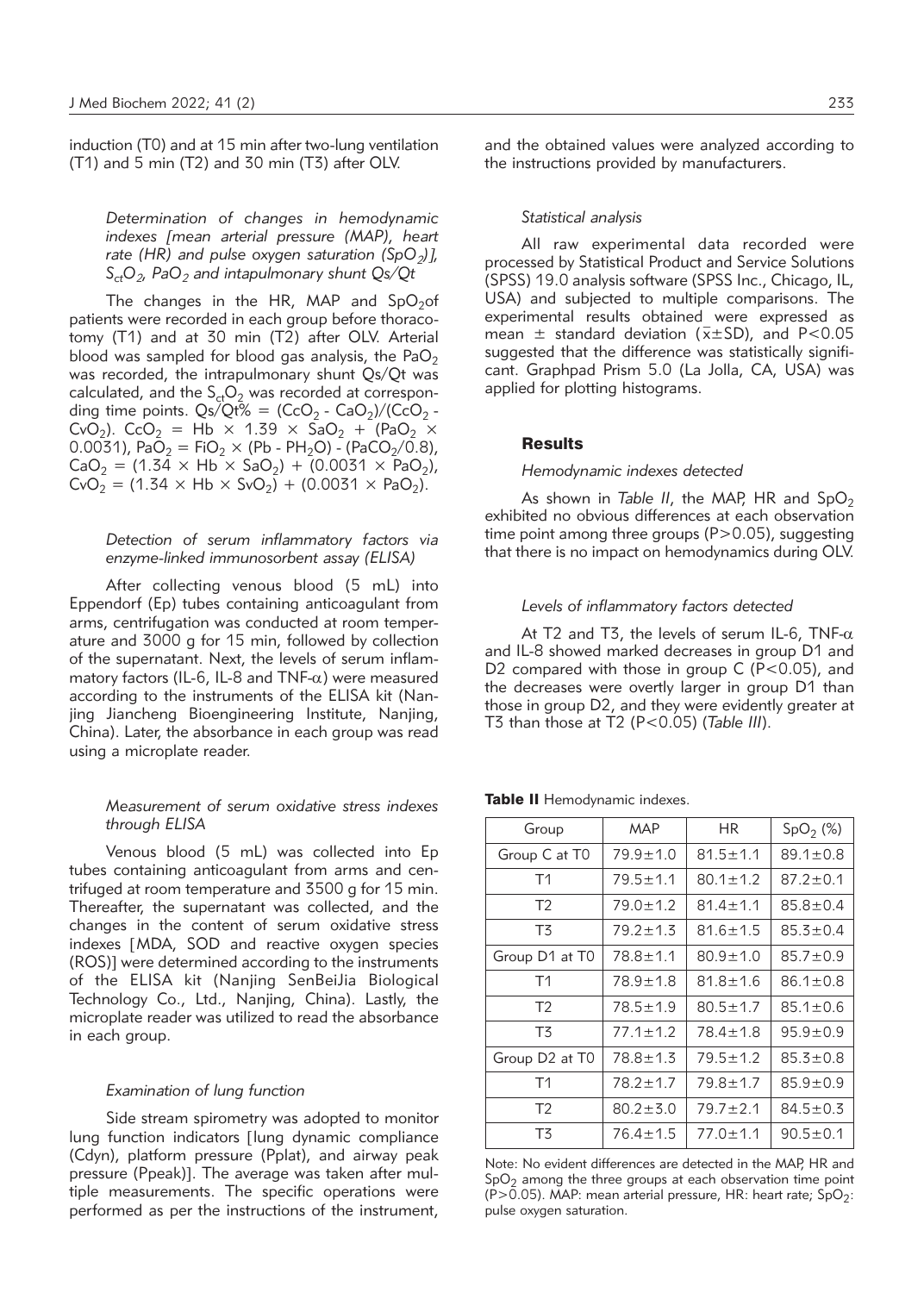#### *Results of oxidative stress determination*

According to *Table IV*, group D1 and D2 showed notably declined levels of serum ROS and MDA (P<0.05) and overtly raised SOD content (P<0.05) at T2 and T3 in comparison with group C, and the effects were markedly better in group D1 than those in group D2, and they were significantly superior at T3 to those at T2 (P<0.05).

# $S_{ct}O_2$

Compared with that at T0, the  $S_{ct}O_2$  in group D1 and D2 was evidently lowered at T2 and T3, and group D1 exhibited a smaller decrease than group D2 (P<0.05) (*Table V*).

Table III Levels of serum IL-6,  $TNF-\alpha$  and IL-8.

| Group          | $IL-8$ (mg/L)                 | TNF- $\alpha$                 | $IL-6$ (mg/L)                   |
|----------------|-------------------------------|-------------------------------|---------------------------------|
| Group C at T0  | $58.9 \pm 1.7$                | $38.6 \pm 1.0$                | $46.8 \pm 1.9$                  |
| T1             | $62.2 \pm 1.1$                | $40.6 \pm 1.1$                | $48.6 \pm 1.7$                  |
| T <sub>2</sub> | $65.7 \pm 1.9$                | $42.5 \pm 1.3$                | $49.4 \pm 1.6$                  |
| T3             | $69.4 \pm 1.3$                | $45.8 \pm 1.7$                | $50.4 \pm 1.5$                  |
| Group D1 at T0 | $59.9 \pm 1.5$                | $40.3 \pm 1.1$                | $46.9 \pm 1.7$                  |
| T <sub>1</sub> | $48.5 \pm 1.4^{A}$            | $38.1 \pm 1.4$ <sup>A</sup>   | $33.1 \pm 2.0^{\text{A}}$       |
| T <sub>2</sub> | $27.2 \pm 1.5^{abA}$          | $25.1 \pm 1.2^{abA}$          | $23.3 \pm 2.2^{abA}$            |
| T3             | $21.6 \pm 1.1^{abcA}$         | $9.5 \pm 1.7$ <sup>abcA</sup> | $10.5 \pm 2.5$ abcA             |
| Group D2 at T0 | $58.7 \pm 1.9$                | $41.2 \pm 1.7$                | $47.8 \pm 1.4$                  |
| T <sub>1</sub> | $52.4 \pm 1.5^{\text{A}}$     | $37.2 \pm 1.6$ <sup>A</sup>   | $39.7 \pm 2.5^{\text{A}}$       |
| T <sub>2</sub> | $37.8 \pm 1.6^{abAB}$         | $29.4 \pm 1.4^{abAB}$         | $30.8 \pm 2.6$ abAB             |
| T3             | $27.9 \pm 1.7^{\text{abcAB}}$ | $17.4 \pm 1.8$ abcAB          | $16.0 \pm 2.7$ <sup>abcAB</sup> |

Note: The levels of serum IL-6, TNF- $\alpha$  and IL-8 display remarkable decreases in group D1 and D2 compared with those in group C (P<0.05) at T2 and T3, and the decreases are overtly larger in group D1 than those in group D2, and they are evidently greater at T3 than those at T2 (P<0.05). Intra-group comparison: aP<0.05 *vs.* T0, bP<0.05 *vs.* T1, and <sup>c</sup> *p*<0.05 *vs.* T2. Inter-group comparison: AP<0.05 *vs.* group C, and BP<0.05 *vs.* group D1.

| PaO <sub>2</sub> and the intrapulmonary shunt Qs/Qt |  |
|-----------------------------------------------------|--|
|-----------------------------------------------------|--|

As shown in *Table VI*, group D1 and D2 had notably lowered Qs/Qt (P<0.05) and overtly elevated PaO<sub>2</sub> content (P<0.05) at T2 and T3 in comparison with group C, and the decline and increase were markedly greater in group D1 than those in group D2, and they were significantly larger at T3 than those at  $T2$  (P<0.05).

#### *Lung function indexes detected*

The results of lung function index detection (*Table VII*) revealed that the Cdyn, Pplat and Ppeak displayed no significant differences among three groups at T0 and T1. At T2 and T3, the Cdyn was evidently raised, while the Pplat and Ppeak overtly declined (P<0.05). Moreover, group D1 had better effects in comparison with group D2, and the effects were obviously superior at T3 to those at T2  $(P < 0.05)$ .

Table IV Content of serum ROS, MDA and SOD.

| Group          | ROS (U/L)                   | MDA (mmol/L)              | SOD (U/mq)                 |
|----------------|-----------------------------|---------------------------|----------------------------|
| Group C at T0  | $30.5 \pm 1.4$              | $16.5 \pm 1.8$            | $4.1 \pm 1.0$              |
| T1             | $32.5 \pm 1.7$              | $17.6 \pm 1.4$            | $3.4 \pm 1.4$              |
| T <sub>2</sub> | $33.7 \pm 1.8$              | $18.2 \pm 1.1$            | $3.8 + 1.5$                |
| T3             | $34.8 \pm 1.9$              | $17.0 \pm 1.3$            | $4.3 \pm 1.2$              |
| Group D1 at T0 | $31.1 \pm 1.8$              | $17.2 \pm 1.4$            | $4.2 \pm 1.8$              |
| T <sub>1</sub> | $28.1 \pm 1.7^{\text{A}}$   | $15.2 \pm 1.0^{\text{A}}$ | $6.8 \pm 1.4$ <sup>A</sup> |
| T <sub>2</sub> | $18.4 \pm 1.4^{abA}$        | $10.5 \pm 1.0^{abA}$      | $12.6 \pm 1.6^{abA}$       |
| T3             | $7.6 \pm 1.9$ abcA          | $4.6 \pm 1.1^{abcA}$      | $21.5 \pm 1.5$ abcA        |
| Group D2 at T0 | $31.5 \pm 1.3$              | $17.9 \pm 1.8$            | $4.0 \pm 1.6$              |
| T <sub>1</sub> | $27.8 \pm 1.8$ <sup>A</sup> | $16.2 \pm 1.4^{\text{A}}$ | $5.2 \pm 1.4^{\text{A}}$   |
| T <sub>2</sub> | $22.1 \pm 1.1^{abAB}$       | $13.5 \pm 1.3^{abAB}$     | $8.6 \pm 1.8$ abAB         |
| T3             | $14.6 \pm 1.5^{abcAB}$      | $8.4 \pm 1.0$ abcAB       | $15.8 \pm 1.3$ abcAB       |

Note: Compared with those in group C, the levels of serum ROS and MDA are prominently decreased (P<0.05) in group D1 and D2 at T2 and T3, while the SOD content is remarkably elevated (P<0.05), and the effects are markedly better in group D1 than those in group D2, and they are significantly superior at T3 to those at  $\overline{T}2$  (P<0.05). Intra-group comparison:  $aP<0.05$  vs. T0, those at T2 (P<0.05).Intra-group comparison: <sup>a</sup>P<0.05 *vs*. T0,<br><sup>b</sup>p<0.05 *vs*. T1, and <sup>c</sup>P<0.05 *vs*. T2. Inter-group comparison: P<0.05 *vs.* T2. Inter-group comparison: AP<0.05 *vs.* group C, and BP<0.05 *vs.* group D1.

| Group                   | ТC             | Т1                           | Т٧                      |                                   |
|-------------------------|----------------|------------------------------|-------------------------|-----------------------------------|
| $S_{ct}O_2$ (%) Group C | $81.5 \pm 1.5$ | $70.5 \pm 1.0^a$             | $65.5 \pm 1.2^{ab}$     | 60.1 $\pm$ 1.7 <sup>abc</sup>     |
| Group D1                | $82.1 \pm 1.1$ | $80.7 \pm 1.6^{\text{A}}$    | 76.8±1.6 <sup>abA</sup> | 70.1±1.9 <sup>abcA</sup>          |
| Group D <sub>2</sub>    | $80.1 \pm 1.6$ | 75.1 $\pm$ 1.9 <sup>AB</sup> | $70.8 \pm 1.7$ abAB     | 65.1 $\pm$ 1.3 $^{\text{a}}$ bcAB |

Note: The S<sub>ct</sub>O<sub>2</sub> is significantly lowered in group D1 and D2 at T2 and T3 compared with that at T0 and T1, and the decrease in<br>group D1 is distinctly smaller than that in group D2 (P<0.05). Intra-group comparison: <sup>a</sup>P<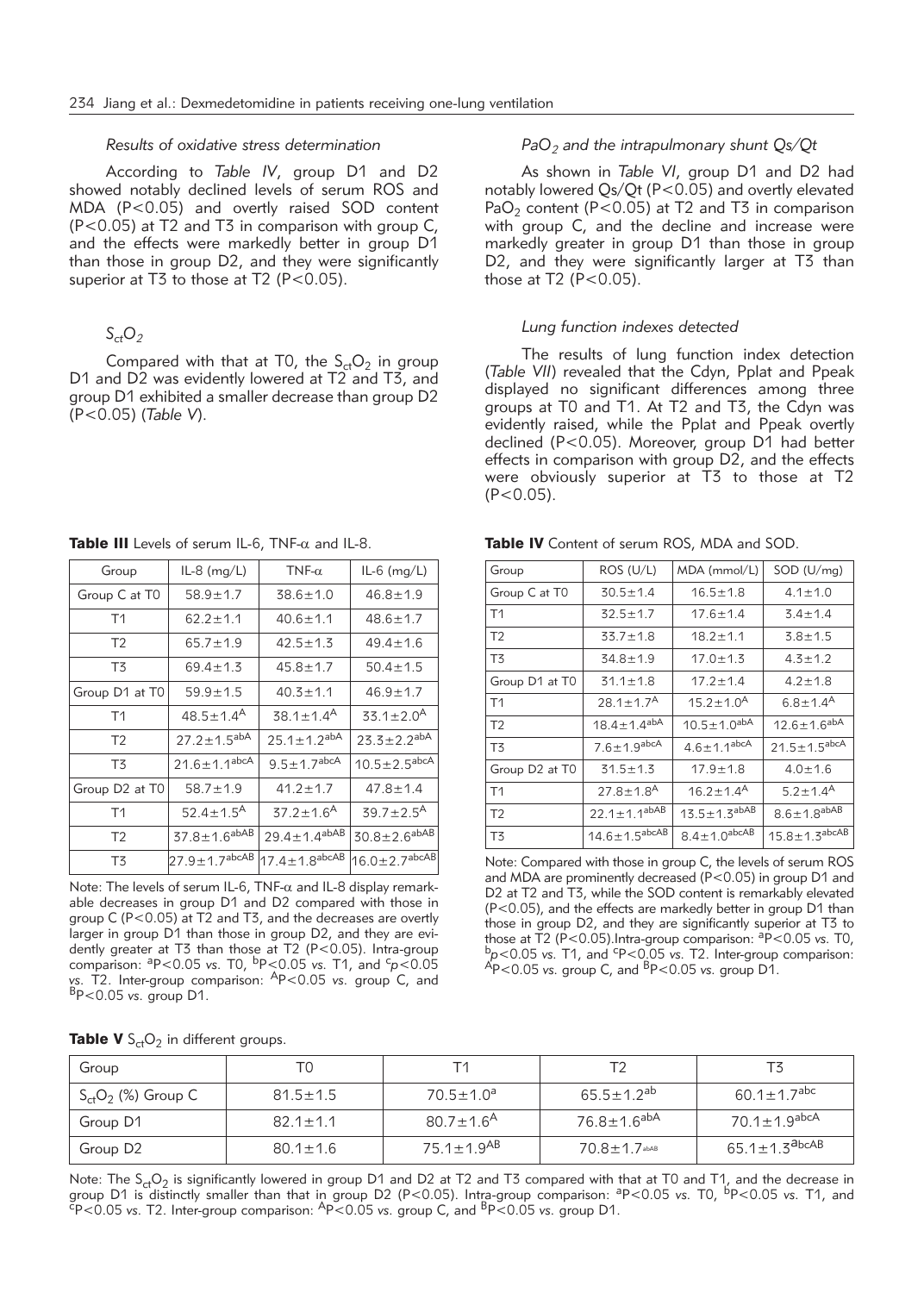| $PaO2$ (mmHg)           | $Qs/Qt$ (%)                     |
|-------------------------|---------------------------------|
| $80.5 \pm 1.5$          | $31.5 \pm 1.7$                  |
| $285.1 \pm 1.7^a$       | $32.4 \pm 1.5$                  |
| $186.1 \pm 1.6^{ab}$    | $33.9 \pm 1.6$                  |
| $152.6 \pm 1.9^{abc}$   | $31.0 \pm 1.1$                  |
| $81.5 \pm 1.0$          | $32.1 \pm 1.5$                  |
| $185.4 \pm 1.9^{aA}$    | $30.1 \pm 1.2^{\text{A}}$       |
| $100.8 \pm 1.4^{abA}$   | $15.4 \pm 1.1^{ab\overline{A}}$ |
| 130. $9 \pm 1.5^{abcA}$ | $5.9 \pm 1.3$ abcA              |
| $83.1 \pm 1.7$          | $31.9 \pm 1.7$                  |
| $180.4 \pm 1.5^{aA}$    | $29.1 \pm 1.5$                  |
| $91.5 \pm 1.7^{abAB}$   | $20.1 \pm 1.8^{abAB}$           |
| $110.6 \pm 1.9^{abcAB}$ | $10.4 \pm 1.9$ abcAB            |
|                         |                                 |

**Table VI** PaO<sub>2</sub> and the intrapulmonary shunt  $Qs/Qt$ .

Note: The Qs/Qt is significantly lower in group D1 and D2 than that in group C at T2 and T3 (P<0.05), while the PaO<sub>2</sub> content is notably raised (P<0.05), and such decrease and increase are significantly larger in group D1 than those in D2 group, and they are obviously greater at T3 than those at T2 (P<0.05). Intra-group comparison: aP<0.05 *vs.* T0, bP<0.05 *vs.* T1, and <sup>c</sup> P<0.05 *vs.* T2. Inter-group comparison: AP<0.05 *vs.* group C, and BP<0.05 *vs.* group D1.

|  |  |  |  |  | Table VII Lung function indexes detected. |
|--|--|--|--|--|-------------------------------------------|
|--|--|--|--|--|-------------------------------------------|

| Group                                     | Cdyn<br>( $mL/cm H2O$ )       | Pplat<br>(cm $H_2O$ )                                | Ppeak<br>(cm $H_2O$ )  |
|-------------------------------------------|-------------------------------|------------------------------------------------------|------------------------|
| Group C<br>at T0                          | $25.3 \pm 2.2$                | $34.5 \pm 2.8$                                       | $30.5 \pm 2.2$         |
| T1                                        | $26.3 \pm 2.7$                | $33.4 \pm 2.4$                                       | $29.4 \pm 2.8$         |
| T <sub>2</sub>                            | $27.8 + 2.5$                  | $30.1 \pm 2.9$                                       | $28.4 \pm 2.4$         |
| T3                                        | $28.1 \pm 2.9$                | $29.8 \pm 2.0$                                       | $27.6 \pm 2.5$         |
| Group<br>D1 at T0                         | $26.3 \pm 2.0$                | $35.7 \pm 2.0$                                       | $31.4 \pm 1.2$         |
| T1                                        | $28.4 \pm 2.8$                | $30.4 \pm 2.7$                                       | $30.1 \pm 1.8$         |
| T <sub>2</sub>                            | $40.8 \pm 2.9$ <sup>abA</sup> | $18.4 \pm 2.9$ <sup>abA</sup>                        | $19.4 \pm 1.3^{abA}$   |
| T3                                        | $52.7 \pm 2.3$ abcA           | $8.4 + 2.3$ abcA                                     | $9.1 \pm 1.3^{abcA}$   |
| Group<br>D <sub>2</sub> at T <sub>0</sub> | $25.9 + 2.1$                  | $35.1 \pm 2.4$                                       | $31.8 \pm 2.0$         |
| T <sub>1</sub>                            | $26.9 \pm 2.7$                | $30.4 \pm 2.6$                                       | $30.5 \pm 1.0$         |
| T <sub>2</sub>                            | $34.8 \pm 2.1^{abAB}$         | $24.6 \pm 2.8$ <sup>abAB</sup>                       | $25.8 \pm 1.6^{abAB}$  |
| T3                                        |                               | 44.8±2.4 <sup>abcAB</sup>  16.7±2.0 <sup>abcAB</sup> | $17.6 \pm 1.9^{abcAB}$ |

Note: At T0 and T1, there are no significant differences in the Cdyn, Pplat and Ppeak among three groups. At T2 and T3, the Cdyn is significantly elevated, while the Pplat and Ppeak overtly decline (P<0.05), and group D1 has better effects in comparison with group D2, and the effects are obviously superior at T3 to those at T2 (P<0.05). Intra-group comparison: <sup>a</sup>P<0.05 vs. for the case of the control. This prop comparison: The control of the control of the control of the control of the control of the control of the control of the control of the control of the control of the control of the co

## **Discussion**

Hypoxemia is caused bright-to-left shunt and uneven distribution of alveolar ventilation and pulmonary perfusion in lungs, and the high ventilation/ perfusion area interferes in the effective clearance of  $CO<sub>2</sub>$ , which may result in hypercapnia (15). OLV will aggravate intrapulmonary shunt and dead space, while gravity and HPV confer protective effects (16). Besides, treatment strategies for OLV-induced hypoxemia, such as positive end-expiratory pressure ventilation and recruitment of alveoli, are not very effective in inhibiting the progression of the disease. In addition to the b-adrenergic receptors in bronchial smooth muscle, there are  $\alpha$ 1- and  $\alpha$ 2-adrenergic receptors expressed in the bronchial mucosa and ganglia (17). The bronchodilators currently used target the  $\beta$ -adrenergic receptors in the bronchial wall, and the effects of the bronchodilators targeting the  $\alpha$ adrenergic receptors have not been verified. Dexmedetomidine, a selective  $\alpha$ -adrenergic receptor agonist, is reported to effectively repress histamineinduced bronchoconstriction and reduce the intrapulmonary shunt in healthy patients during OLV in an animal study (18). What's more, it is known that dexmedetomidine is capable of directly lowering pulmonary artery pressure, and will not increase pulmonary artery pressure in patients with pulmonary hypertension (19). Vickovic et al. (20) found that magnesium sulfate as an adjuvant to anesthesia in patients with arterial hypertension reduces hemodynamic changes during anesthesia. It was found in this study that there were no evident differences in the MAP, HR and  $SpO<sub>2</sub>$  among three groups at each observation time point, indicating that there is no influence on hemodynamics during OLV. ROS plays an important role in various tissue damage like liver damage. Reactive oxygen radicals have been associated with many diseases including autoimmune diseases like rheumatoid arthritis, diabetes mellitus, atherosclerosis, obesity, hypertension and cardiovascular diseases such as ischemia (21, 22). It can also trigger a cascade of cell damage and necrosis/apoptosis and subsequent pro-inflammatory response, further facilitating the progression of diseases (23). In this study, it was discovered that the serum IL-6, TNF- $\alpha$  and IL-8 levels were markedly down-regulated in group D1 and D2 compared with those in group C at T2 and T3, and the decreases were overtly larger in group D1 than those in group D2, and they were evidently greater at T3 than those at T2. Besides, the serum ROS and MDA levels were clearly reduced, while the SOD content obviously rose in group D1 and D2 at T2 and T3 compared with those in group C. Additionally, the effects were markedly better in group D1 than those in group D2, and they were significantly superior at T3 to those at T2.

In abdominal surgeries, anesthesia management based on brain saturation monitoring is able to shorten hospital stays and reduce cognitive dysfunc-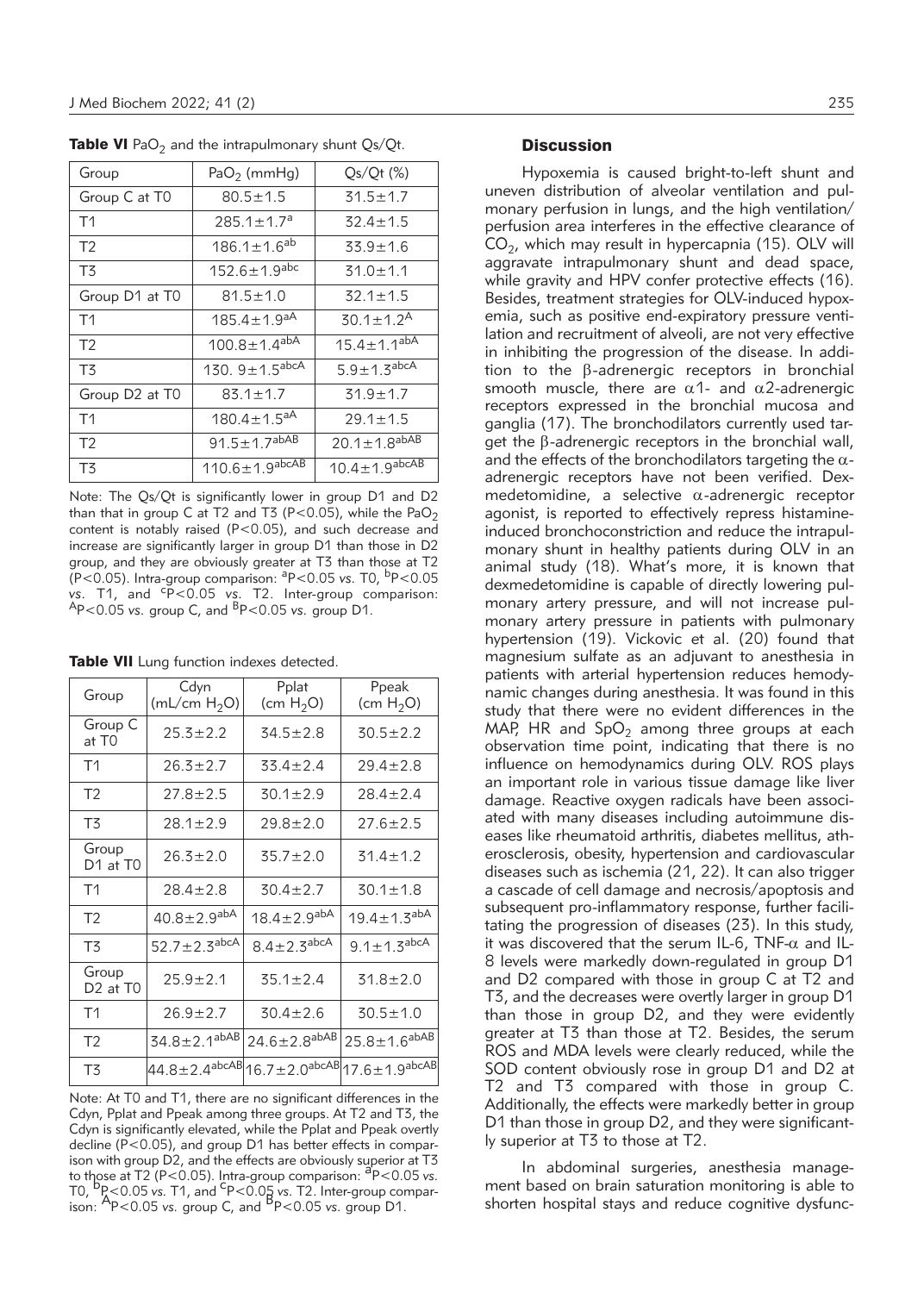tion. In abdominal surgeries for the elderly, decreased cerebral blood oxygen level is almost always correlated with massive or continued hemorrhage and significantly down-regulated hemoglobin level (24). The results of this study manifested that the  $S_{ct}O_2$  was evidently lowered in group D1 and D2 at T2 and T3 compared with that at T0, and the decrease in group D1 was distinctly smaller than that in group D2.  $PaO<sub>2</sub>$ triggers the contraction of capillaries by inhibiting the nitric oxide and cyclooxygenase pathways. Anesthetics and techniques may affect shunt by altering cardiac output, pulmonary vascular tone and modification of HPV. Furthermore, hemodynamic parameters and anesthesia needs are measured and evaluated as secondary outcomes, which may have effects on shunt (25, 26). Elhakim et al. (27) studied the effect of infusion of dexmedetomidine and found that dexmedetomidine reduces the shunt and improves oxygenation, and patients receiving epidural anesthesia with dexmedetomidine have lowered bispectral index values, intraoperative awareness and need for analgesia. It was found in this study that at T2 and T3, the Qs/Qt was overtly lowered, while the  $PaO<sub>2</sub>$  content was significantly elevated in group D1 and D2 compared with those in group C, and the effects were markedly better in group D1 than those in group D2, and they were significantly superior at T3 to those at T2. Moreover, an animal study revealed that dexmedetomidine increases pulmonary artery pressure and pulmonary vascular resistance *via* direct effects of its receptors on the vascular smooth muscle. Similar changes are also observed in healthy volunteers when the plasma concentration of dexmedetomidine infused reaches 1.9 ng/mL (27). In this study, it was revealed that no significant differ-

## **References**

- 1. Karzai W, Schwarzkopf K. Hypoxemia during one-lung ventilation: prediction, prevention, and treatment. Anesthesiology 2009; 110(6): 1402–11.
- 2. Pan WZ, Du J, Zhang LY, Ma JH. The roles of NF-kB in the development of lung injury after one-lung ventilation. Eur Rev Med Pharmacol Sci 2018; 22(21): 7414–22.
- 3. Garutti I, Cruz P, Olmedilla L, Barrio JM, Cruz A, Fernandez C, et al. Effects of thoracic epidural meperidine on arterial oxygenation during one-lung ventilation in thoracic surgery. J Cardiothorac Vasc Anesth 2003; 17(3): 302–5.
- 4. Jung SM, Cho CK, Kim YJ, Cho HM, Kim CW, Kwon HU, et al. The effect of thoracic epidural anesthesia on pulmonary shunt fraction and arterial oxygenation during one-lung ventilation. J Cardiothorac Vasc Anesth 2010; 24(3): 456–62.
- 5. Kocoglu H, Ozturk H, Ozturk H, Yilmaz F, Gulcu N. Effect of dexmedetomidine on ischemia-reperfusion injury in rat kidney: a histopathologic study. Ren Fail 2009; 31(1): 70–4.

ences were detected in the Cdyn, Pplat and Ppeak among three groups at T0 and T1. At T2 and T3, the Cdyn was notably raised, while the Pplat and Ppeak were overtly reduced, and group D1 had overtly better effects in comparison with group D2, and the effects were obviously superior at T3 to those at T2. The results of this study are similar to the findings of above studies.

### **Conclusions**

According to our results, the present study demonstrated that dexmedetomidine is able to effectively mitigate inflammatory response and oxidative stress, lower oxygenation and Qs/Qt and improve SctO2 and lung function during OLV with good effects. Our study found that patients undergoing open pulmonary lobectomy and observing hemodynamic parameters, inflammatory factors, oxidative stress indicators, and changes in  $S<sub>ct</sub>O<sub>2</sub>$ , PaO<sub>2</sub> and Qs/Qt as well as lung function at different time points, provides theoretical and experimental bases for the popularization and application of dexmedetomidine. Although our study provided a good experimental basis for the research and development of adrenergic receptor drugs, further studies in dexmedetomidine patients are still required for indications of antioxidative therapy during anaesthesia.

*Acknowledgements.* No.

#### Conflict of interest statement

The authors reported no conflict of interest regarding the publication of this article.

- 6. Yagmurdur H, Ozcan N, Dokumaci F, Kilinc K, Yilmaz F, Basar H. Dexmedetomidine reduces the ischemia-reperfusion injury markers during upper extremity surgery with tourniquet. J Hand Surg Am 2008; 33(6): 941–7.
- 7. Koroglu A, Demirbilek S, Teksan H, Sagir O, But AK, Ersoy MO. Sedative, haemodynamic and respiratory effects of dexmedetomidine in children undergoing magnetic resonance imaging examination: preliminary results. Br J Anaesth 2005; 94(6): 821–4.
- 8. Arain SR, Ruehlow RM, Uhrich TD, Ebert TJ. The efficacy of dexmedetomidine versus morphine for postoperative analgesia after major inpatient surgery. Anesth Analg 2004; 98(1): 153–8.
- 9. Shen J, Fu G, Jiang L, Xu J, Li L, Fu G. Effect of dexmedetomidine pretreatment on lung injury following intestinal ischemia-reperfusion. Exp Ther Med 2013; 6(6): 1359–64.
- 10. Chen Z, Ding T, Ma CG. Dexmedetomidine (DEX) protects against hepatic ischemia/reperfusion (I/R) injury by